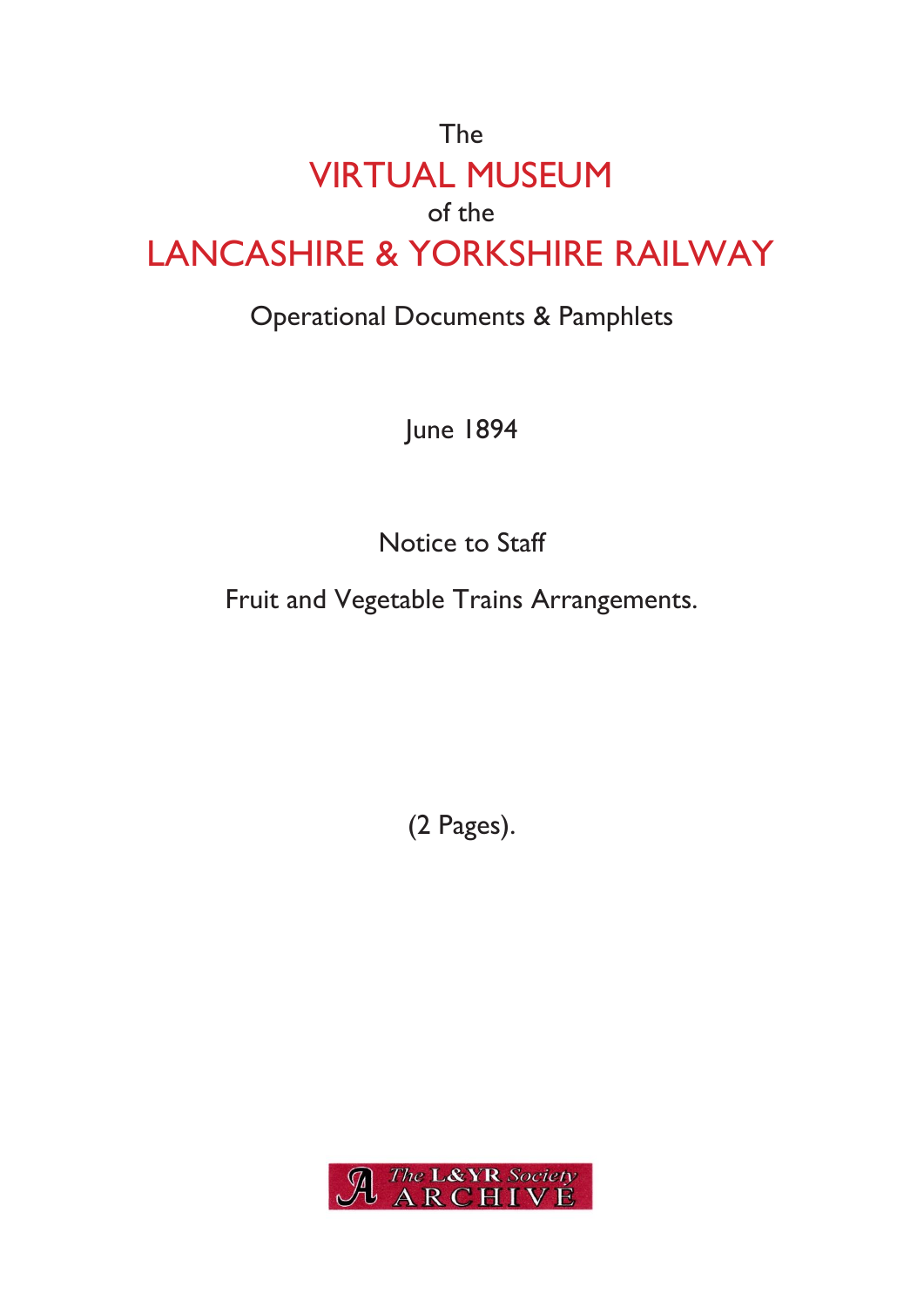**LANCASHIRE AND YORKSHIRE RAILWAY.**

G 3/52322

### **FRUIT AND VEGETABLE TRAINS.**

**The following arrangements will come into operation on Monday, June 4th, 1894 :—**

#### **Daily.**

The 5-30 p.m. Goole to Wakefield will clear out the road stations of other than Manchester traffic.

The 7-0 p.m. Goole to Miles Platting will attach green pea and other perishable traffic for Miles Platting, and exchange thereat, and Oldham Road at Rawcliffe, Snaith, Hensall, and Whitley Bridge. The agents at these stations must advise Goolc daily the number of wagons they have for the train to attach.

The 12-30 p.m. Doncaster to Wakefield will, on arrival at Pontefract, make a trip to Methley Junction lor pea traffic, if required, which must be worked from Pontefract by 7-0 p.m. Goole to Miles Platting, 7-40 p.m. Goole to Liverpool, and 9-50 p.m. Goole to Fleetwood trains. Methley Junction must inform Pontefract when this trip is required.

The 7-55 p.m. Knottingley to Doncaster will start at 7-20 p.m. during the pea season, and stop when required at stations on Doncaster Branch to attach green pea traffic.

The 1-50 p.m. Goole to Hemsworth (G. N.) will stop at Rawcliffe, Snaith, Hensall, Whitley Bridge, and Pontefract for pea traffic, when required, for stations via Doncaster, which will be detached at Knottingley; and for Midland line, via Oakenshaw, and for Scotch stations, via Preston or Hellifield, to be detached at Crofton station, to be sent thence to Wakefield by 12-20 p.m. Methley Junction to Low Moor, or 3-0 p.m. Featherstone to North Bridge, whichever is first, and from Wakefield to Oakenshaw by pilot, the Scotch traffic by 5-45 p.m. Wakefield Hoist to Daisy Field. The stations will advise Goole daily if they have traffic or not.

The 7-45 p.m. Normanton to Bradford train will convey pea traffic for Manchester from Normanton to Horbury Junction, to be worked thence by 7-0 p.m. Goole to Miles Platting train. Normanton must wire Horbury Junction the number of wagons for Manchester they are forwarding on the 7-45 p.m train, and time of departure.

The 1-50 p.m. Lofthouse to Knottingley Depôt, and engine and van, Knottingley Depôt to Knottingley, will make a trip  $(S)$  to Askern or Doncaster and back to Knottingley, Womersley, Norton, Askern, and Doncaster to advise Knottingley daily if they have traffic or not, so that the engine may not be run unnecessarily.

### **The following will be in operation on Mondays, Thursdays, and Fridays**

Normanton will provide engine and men to leave Normanton at 1-50 p.m. for Oldham Road, stopping at Wakefield, Todmorden, Rochdale (Castleton if required), and Miles Platting, and on return will collect L.AY. empties if required, advise Castleton the number and destination of wagons for Heywood and beyond, and the 3-10 p.m. (2-5 p.m. on Thursdays) Oldham Road to Sandhills will, when required, wait the arrival of the 1-50 p.m. ex Normanton, and work the traffic for Bolton direction forward without delay. The traffic for Chorley must be placed first out at Bolton and be attached to the 6-58 p.m. Miles Platting to Preston, and when not in time for the latter train must be worked by the 1-30 a.m. train Philips Park Sidings to Preston. Wakefield must

A special must be demanded at Wakefield to work fruit and other traffic to E. L District and road-side stations.

 $\Lambda$  special ( $\Lambda$  or  $B$  class) engine and men will start from Goole for Hull with engine and van at 9-0 a.m., pass Goole Junction at 9-5 a.m., arrive Hull at 9-50 a.m. Leave Hull at 11-15 a.m. with fruit, &c., traffic, arrive Goole Junction at 12-15 p.m., back down to new sidings if required, attach Goole fruit and vegetable traffic, which must be worked to that point by pilot, depart Goole New Sidings at 12-40 p.m. and stop at Hensall Junction for H. & B. fruit and vegetable traffic, and on arrival at Wakefield will attach N.E. traffic,